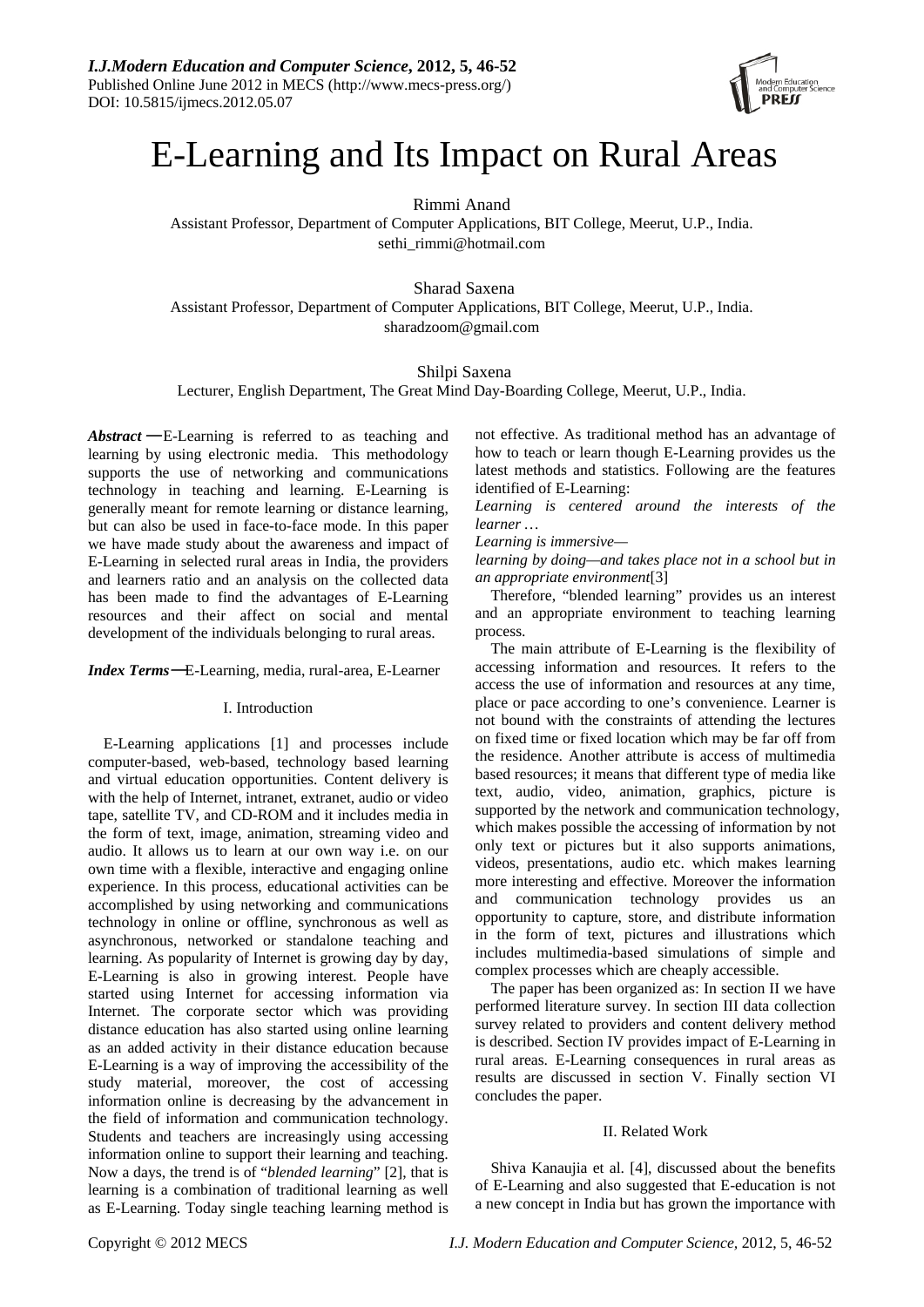the growth of Internet. He also discussed the advantages of E-Learning mainly, the best information can be accessed from the place where it was originally created. The students can access the information across the world from their homes' only, which was a main constraint for those who cannot afford the opportunities due to the lack of financial aids or assistance. The impact and new challenges of E-Learning for the students and instructors are described by authors in [5]. He summarised that in online or distance E-Learning course, E-Learning presents a host of new support requirements, and institutions must provide the appropriate resources to address them.

Alyne Rothberg et. al. [6] has suggested organizational strategies for accessing E-Learning opportunities with having the availability of the broadband connection. They also discussed the Government policies/assistance in expanding broadband. Rural areas and residents face a number of issues when it comes to access to and adoption of broadband. The issues include availability, cost, and lack of technical skill and knowledge. The largest discrepancy in the reasons between rural and urban residents not having home internet is lack of access. He further recommended that access to broadband and online learning is a key element to prepare students and employees for the future. A strong correlation exists between broadband access and educational attainment, employment opportunities, and individual and community-wide economic viability.

Nilay M.Yajnik [7] had discussed about the Next Generation Internet, in which usage of the Internet is growing tremendously but restricting the applications like Virtual Reality to be made available for distance learning purpose without higher bandwidth. Next Generation Internet is the area of Digital Libraries which requires improved quality of services such as continuous digital video and audio. Author also discusses that Natural Language Interface, is a way by which humans can communicate with the machine in a language that is natural to them. It is in nascent stage today but has tremendous potential for rural areas. Rural based NGO's which are working for rural development could build such training applications directly without needing to wait for the IT industry to develop applications for them.

Dr. T. Rama Devi [8] presented initiation of National Institute of Rural Development (NIRD) using ICT tools for the training of persons involved in rural development programs of central and state governments. Success of E-Learning will only come with clear and well-defined instructional objectives, through preparation of content and an infrastructure, which offer support for both participation and instructions. The organizations like NIRD may give a new paradigm for their training activities. NIRD is conducting about 180 training programmes in a calendar year. If they adopt E-Learning technologies in their training programmes it would be cost-effective.

Deepshikha Aggarwal [9], suggested that use of E-Learning in vocational and informal training is very effective in a developing country like India where majority of population is illiterate and residing in rural areas. The regions where university infrastructure is not available people can access information and educate themselves via Web which is a very cheap solution and moreover will raise the level of education, literacy and economic development. Author summarised that the Indian market is in initial stage, but it will continue to acquire E-Learning teaching methodology in order to meet its educational need and enhancing business opportunities.

#### III. E-Learning Providers' Survey

#### *A. The Sample Collection*

For the purpose of sample collection for E-Learning providers we have considered Uttar Pradesh (UP), a large state in India having both developed and undeveloped cities. The major cities considered for data collection is listed in Table I. The mean number of E-Learning providers who validly responded to the survey is approximately12 per city, and the median is 10, ranging from 04 (DA) to 21 (MU). In the smaller cities (BJ, BT, KH, DA) the survey covered the majority of the existing E-Learning providers, while in bigger cities (MT, GZ, HP, MZ, RO, MU) a more modest proportion of providers responded. The surveyed providers identified include public bodies, private companies and NGOs. Overall, the private sector predominates (76%), but this differs from city to city. The percentage of providers is shown in Fig.1.

| City Name     | Abbreviation | Providers'<br>Count |  |  |
|---------------|--------------|---------------------|--|--|
| Meerut        | MT           | 15                  |  |  |
| Ghaziabad     | GZ.          | 18                  |  |  |
| Bijnor        | BJ           | 09                  |  |  |
| Bagpat        | <b>BT</b>    | 06                  |  |  |
| Hapur         | HP           | 12                  |  |  |
| Muzaffarnagar | MZ.          | 20                  |  |  |
| Roorkee       | RO           | 16                  |  |  |
| Khautali      | KН           | $0.5^{\circ}$       |  |  |
| Daurala       | DA           | 04                  |  |  |
| Muradnagar    | MU           | 21                  |  |  |

TABLE I: E-LEARNING PROVIDERS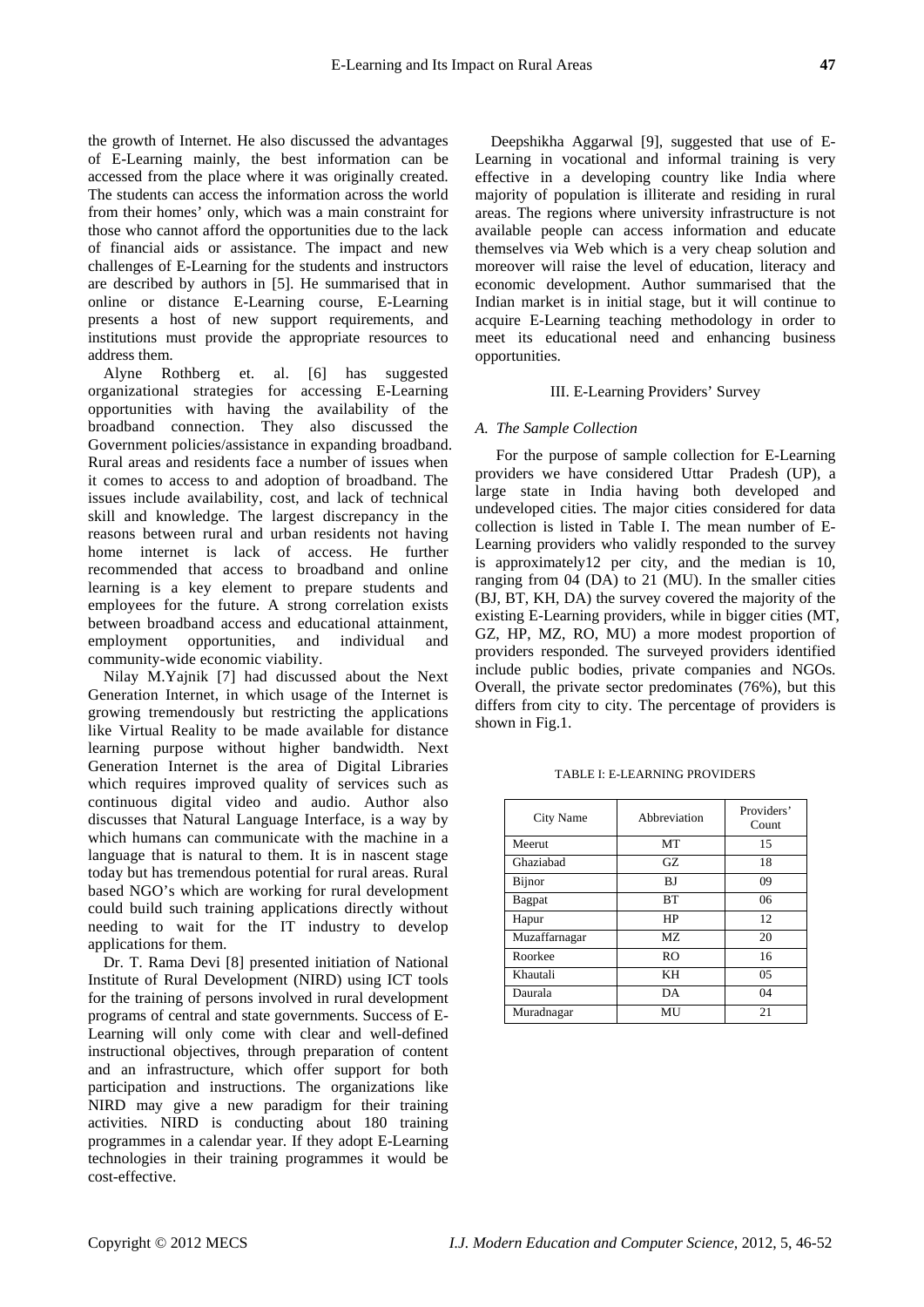

Figure 1. E-Learning providers: survey samples per city

### *B. Providers' Profile*

Most of the E-Learning providers (68%) are young organisations, with a presence of less than five years in the market, while almost one out of four providers has started their activity recently, not even counting a year of operation. In terms of size of providers, as indicated by the number of teachers employed, the sample includes micro, small, medium and large organisations, half of which employ less than 10 teachers and only one in four employ over 25 teachers. Almost three quarters of all providers employ 8 or less E-Learning teachers, and 86% employ 12 or less. The number of E-Learning students provides also an indication of the size of E-Learning activity of providers: e-students range up to 700, with a mean value of 520 and median of 120 % of all providers have 120 or less students. The proportion of E-Learning teachers within the overall teaching staff provides an indication of the strength of the E-Learning activities in the organisation. This, coupled with the proportion of the E-Learning packages offered within the overall education output of the organisation underpins the specialisation of the provider in E-Learning. The findings suggest that a relatively small proportion of the surveyed organisations are specialised E-Learning providers, delivering over 80% of their output wholly or partly through E-Learning. Specialised providers tend to be private organizations or NGOs that teaches large numbers of students with large student per teacher ratio.

### *C. E-Learning Content and Delivery*

Regarding content of E-Learning (see Fig. 2), use of IT, Language and Technical subjects are the two most popular subjects, offered by 58% of providers across cities, while the less popular subjects are those of the primary sector offered by less that 12% of providers, and as expected, these providers are amongst those with a stated orientation towards rural areas. Business management and services are also popular enough amongst providers, offered by 22-30% of the total sample. Overall, all types of subjects are covered in all cities, offering a good measure of choice to progressive learners.



% E-Learning Contents

Figure 2. Subjects offered by E-Learning providers

The most popular delivery method is the E-Learning platform (88% of providers) followed by websites, DVDs, CDs and Video. Mobile phones, i-phones and tablets are used only by a very small minority of providers (5%). The learning tools used also show a preference for more conventional instruments, with very high proportions of providers using text reading and power-point presentations, followed by animated content, videos and email attachments. Game based learning and role based learning are used only by around one in four providers or less.

#### IV. Impact of E-Learning in Rural Areas as Identified

Provider of E-Learning offers special packages of E-Learning to rural inhabitants. They have designed their products for everybody, irrespective of their place of residence, rural or urban. The proportion of surveyed providers that target rural areas, providing specially prepared E-Learning packages for them, is just over 42% of the total sample and varies substantially from city to city. Those providers that offer special packages for rural areas (see Fig. 3 and Table II) are not very much different in their structural characteristics from other E-Learning providers. They recruit their own clients amongst micro and small enterprises to a much larger extent than other providers.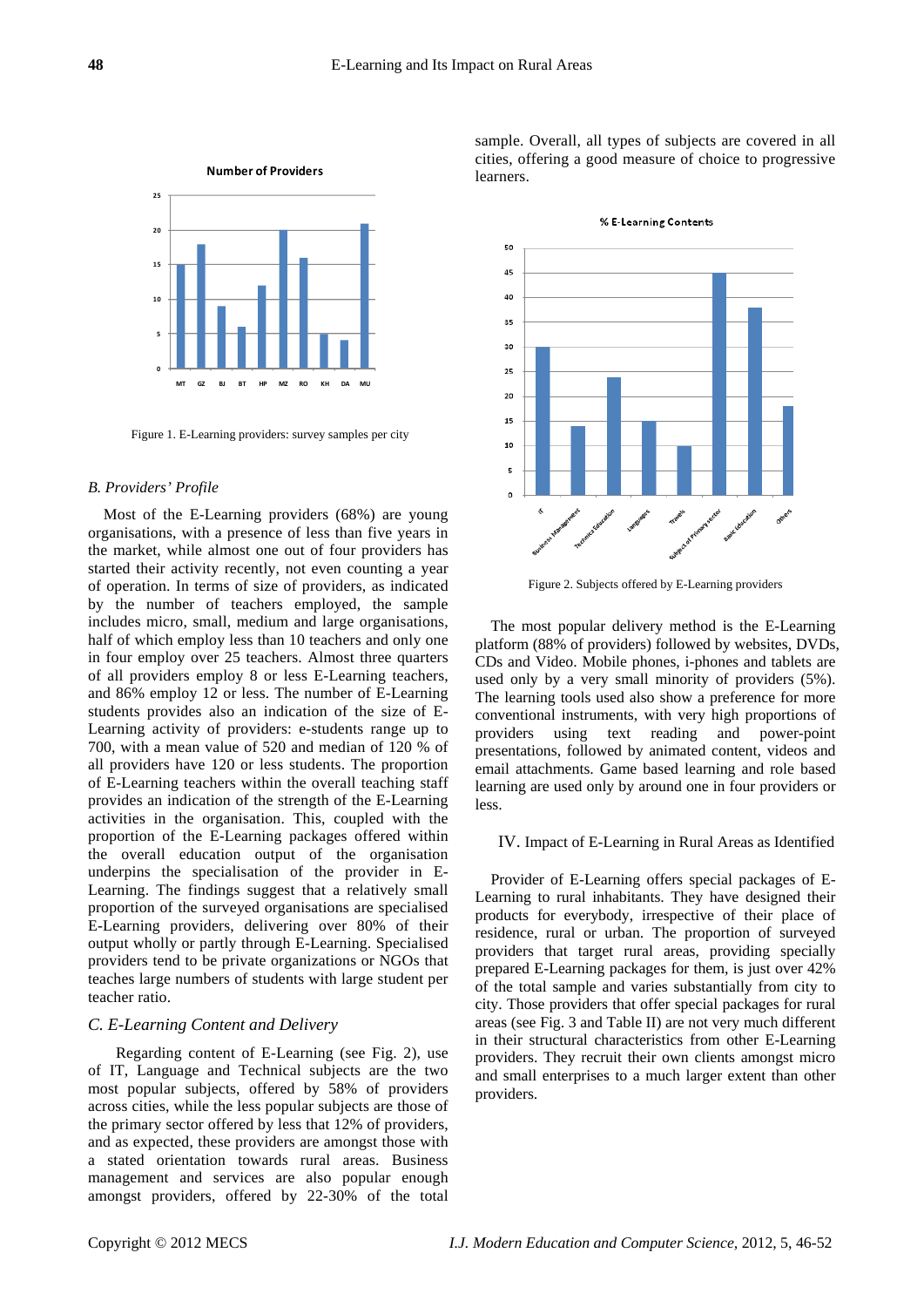TABLE II: % OF PROVIDERS TARGETED TO RURAL AREAS

| <b>City</b> | ZИ | $\rm GZ$  | $\rm B$ | B <sub>T</sub> | 白                    | ΣM | $\rm RO$     | EЯ | $\lambda$ | ≿  |
|-------------|----|-----------|---------|----------------|----------------------|----|--------------|----|-----------|----|
| % Providers | 42 | $43 \mid$ | 38      |                | $32 \mid 25 \mid 31$ |    | $33 \mid 14$ |    | 12        | 10 |

**Providers Targeting Rural Areas** 



#### *A. Problems and success factors*

The problems associated with delivering E-Learning in rural areas, which most providers agree about is lack of suitable infrastructure for fast Internet connectivity. In BT, DA, KH and HP this statement was endorsed by over 80% of providers, while in other cities it was 20%. IT illiteracy was also mentioned as a problem by half the providers overall, taking its maximum value in DA and KH (over 68%) while limited financial capacity of rural residents and lack of support staff in rural areas was mentioned by one in four providers (see Table III and Fig. 4).

TABLE III: % PROBLEM ASSOCIATED TO E-LEARNING IN RURAL AREAS

| % Problems | Problem Areas<br>Identified<br>Most |
|------------|-------------------------------------|
| 11         | Others                              |
| 12         | Timinng<br>Problem                  |
| 14         | Lack of suport                      |
| 16         | Inappropriate<br>Material           |
| 17         | IT Inefficiency                     |
| 20         | Financial<br>Capacity               |
| 22         | availability<br>No fund             |
| 26         | infrastructure<br>No suitable       |
| 27         | Internet<br>Facility                |



Figure 4. Problems Identified in Rural Areas

TABLE IV: TYPICAL FACTOR FOR E-LEARNING FACILITATING

| Heads        | Contents<br>Suitable | raining<br>Staff | onnec<br>nternet | ρО<br>echnolog<br>Plannin | Marketing | ಕ<br>Material<br>Quality | Administr<br>ative | Others |
|--------------|----------------------|------------------|------------------|---------------------------|-----------|--------------------------|--------------------|--------|
| %<br>Efforts | 35                   | 32               | 28               | 26                        | 25        | 30                       | 16                 | 15     |



Figure 5. E-Learning success factors

Critical factors for successful provision (see Table IV and Fig. 5) of E-Learning were endorsed by the surveyed providers from a range including fast Internet, development of learning content, marketing, keeping ahead with new technologies and training of staff. The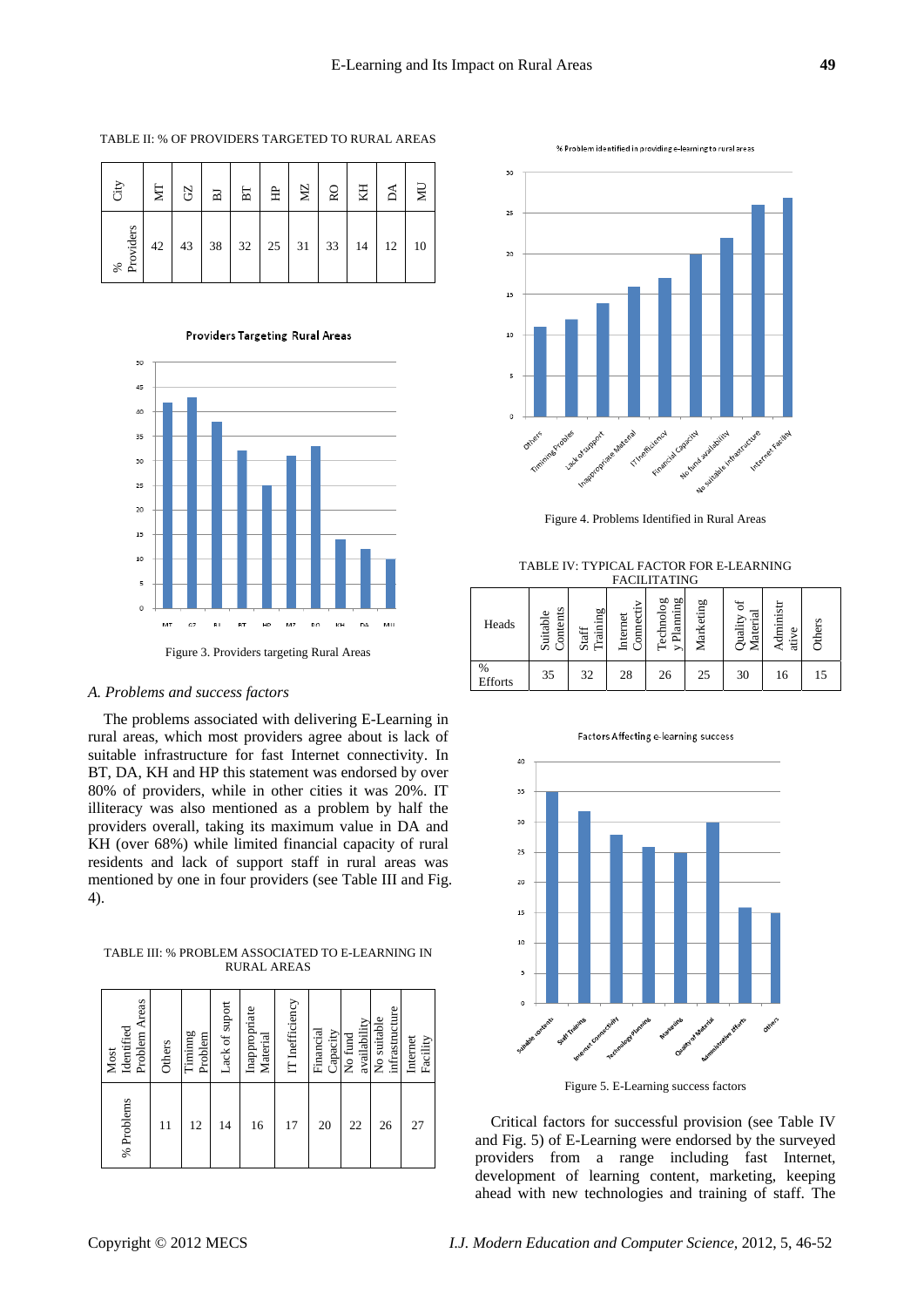most "critical" factor is the development of suitable learning content that suits the needs of learners. Also, high importance is placed on the training of staff that design and deliver E-Learning; and on planning ahead with new technologies, so that the means of E-Learning delivery do not become obsolete. Factors for success on the learner's side were pointed out by the providers to be mostly their willingness to learn and self-discipline.

# V. Result And Discussions

E-Learners are the entities which are recruited by the providers to take part in the survey. The learners are divided into groups to provide information on their socio-economic characteristics which made it possible to compare them as well as portray the structure of each sample. The results obtained from groups are compared in terms of gender, age and education. The result is analysed in terms of satisfaction from E-Learning, current use of material and expectation from the E-Learning.

*Satisfaction from E-Learning:* Considering the benefits experienced by learners, one in five E-Learners stated that they learned all they needed, while one in two reported that they learned enough. Overall, over 70% of the E-Learners stated that their needs were satisfied more or less. This however reflects partly the extent to which they use what they learned: less than 46% use it a lot, and less than 35% use it a little. The satisfaction graph is shown in Fig. 6.

% e-learning Satisfaction



**% Use of Material Learnt**



Figure 7. Use of E-Learning material



Figure 6. Satisfaction from E-Learning

*Current use of material:* The benefits reported by E-Learner groups reflect that E-Learners are rather pessimistic regarding the benefits from the course they attended: 46% do not expect any benefits, 20% of the learner group members reported absence of real benefits. A personal interest accounts for the main benefit reported



#### **% Benefitsfrom e‐learning**

Figure 8. E-Learning Benefits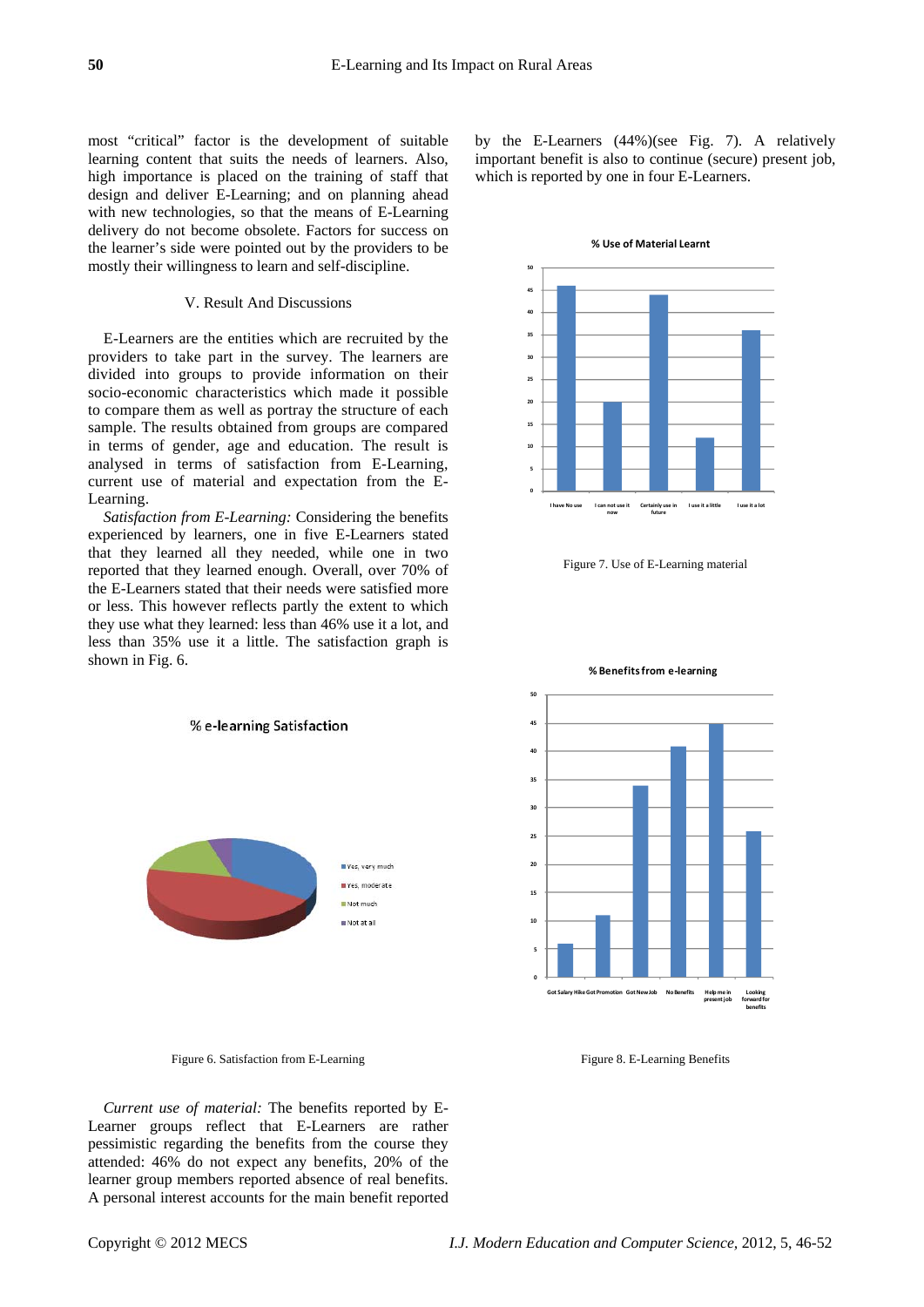Fi



% Expectation from e-learning

gure 9. E-Learning Expectation

Overall, it is observed that conventional training has more immediate benefits to trainees in all the examined categories, while E-Learning is considered by a large number of E-Learners as an investment for the future. Also, the fact that a large proportion of respondents, who have reported the development of a personal interest, as a real benefits are very encouraging for future. It is also interesting to compare the benefits achieved to the initial expectations of learners, before they started the training course, as reported by them. As shown in the Fig. 8 and Fig. 9, job-related expectations were much higher than the benefits achieved; while the cultivation of a personal interest featured a little higher in benefits as it did in expectations.

*Expectations from learning:* However, despite the gap between the expectations and the achieved job-related benefits, an amazing 95% of E-Learners declared that they would be willing to participate again in E-Learning in the future, implying that the experience of being E-Learners was a very positive one. The variation between the different cities is minimal in this respect.

## VI. Conclusion

E-Learning is found to be highly emerging knowledge tool today. It has wide scope in developed as well as in developing countries. The areas which are undeveloped and not so educated get attraction of E-Learning. E-Learning provides a method of delivering knowledgeable contents through CD, DVD, multimedia and other tools. The main constraint identified in this process is availability of proper bandwidth, willingness of E-Learners and some sort of skill set to deliver the material to learners. Overall, 48% providers found E-Learning is beneficial to rural gentry for knowledge, better job opportunities, and promotions and to learn new developing technologies in the market. Specially focusing towards rural areas it helps in developing people's social and mental ability. Although some negative consequences are also observed in flourishing E-Learning in rural areas because of lack of awareness, unwillingness, illiteracy and lack of proper infrastructure, yet it has a broad scope in near future and we believe that it will definitely help poor gentry to fill the gap between educated developed cities and rural undeveloped areas.

# References

- [1] Chen Xin, "*E-Learning Applications and Challenges*", IEEExplore, pp 580-583, 2009.
- [2] Luciana Carabaneanu, Romica Trandafir, Ion Mierlus Mazilu, "*TRENDS IN E-LEARNING*", http://www.codewitz.net/papers/MMT\_106111\_Tren ds\_in\_E-Learning.pdf.
- [3] Tony Bates, "*Understanding Web 2.0 and its Implications for E-Learning*", Information science reference, chapter 2, http://www.igiglobal.com/chapter/web-based-learning/45015.
- [4] Shiva Kanaujia, N R Satyanarayana, "*E-Education in India: Pace of Learning on a Hi-Tech Path*", 2nd International CALIBER, New Delhi, 11-13 February, 2004.
- [5] EDUCASE Chapter 6, "*Impact and Challenges of E-Learning*", Supporting E-Learning in Higher Education, Center for Applied Research, vol.3, 2003.
- [6] Alyne Rothberg, Janet Bailey, Karen Ballard, "*E-LEARNING IN RURAL ENVIRONMENTS*", http://www.swdsi.org/swdsi2012/proceedings\_2012/ papers/.../PA150.pdf
- [7] Nilay M.Yajnik, "*E-Learning Technologies for Rural India*", http://www. cdac.ernet.in/html/pdf/ Session2.3.pdf
- [8] Dr. T. Rama Devi, "*E-Learning Tools and Technologies for Rural Development Community with special reference to training: Experiences of National Institute of Rural Development*", DRTC – ICT Conference on Digital Learning Environment, 11th –13th January, DRTC, Bangalore, 2006.
- [9] Deepshikha Aggarwal, "*Role of E-Learning in A Developing Country Like India*", 3rd National Conference; Computing For Nation Development, February 26 – 27, 2009 Bharati Vidyapeeth's Institute of Computer Applications and Management, New Delhi, INDIACom-2009.

**Rimmi Anand**, did MCA in 2002. She is pursuing research work in the area of teaching-learning process among different areas of education. She had attended many workshops on Good Teaching aids. She had attended 4 national level conferences at different colleges. Presently she is working as Assistant Professor in the department of Computer Application at Bharat Institute of Technology, Meerut, UP, India.

**Sharad Saxena**, did M. Tech. (Computer Science and Engineering) in 2009 from Shobhit University, Meerut, UP, India. He is pursuing Ph.D. in Computer Science and Engineering from Uttarakhand Technical University,